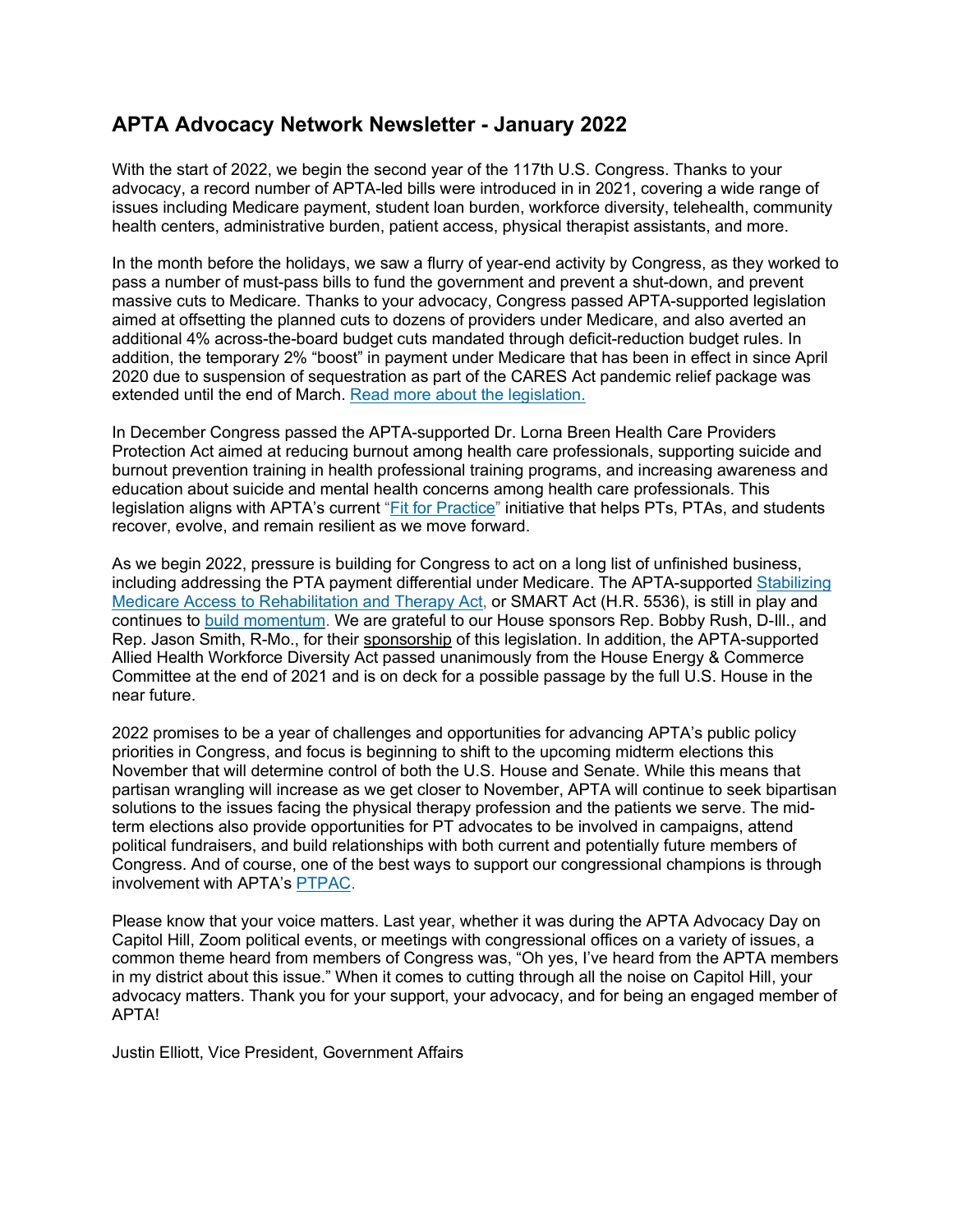## **Federal Update**

**OSHA Vaccine Mandate:** On Jan. 13, the U. S. Supreme Court halted the Occupational Safety and Health Administration mandate requiring employers with 100 or more employees to get their employees vaccinated for COVID-19 or require unvaccinated employees to produce a negative test on at least a weekly basis, pending further evaluation at the Court of Appeals for the Sixth Circuit. SCOTUS held in a 6-3 [opinion](http://apta.linksto.net/ls/click?upn=YDZOT0aq0HYJViqPWjwDDttnNEw2rq0DD8WpjDr29PrPZ4BDmQ9mmCiNzwxx0Qtw98-2B4fPwOYsrDZUvsjDnH7B66Q4fgj0gYuAMBMe-2FCJhg-3Dd31U_-2FHw5O04jxrrQilx53WKrURzR-2Fsj9Kjg3J1p05qPpzR5sxe3vUCtVbDrrItARKppL3GA-2B0RO8o9RRzaRsmTVSYTisG5LaOvzvMpjs89yBt0LIq5FYd2-2FS6vI9YgSntFzbuNCEiORGnX6586-2BwyIe22jK-2Fl94KuTLILdA8VDX0lI0SF0xujXxBhSiiJ4BFyyQTfHY8clVwFyC5-2BUktVk-2BhnhQYxWkhA1x4ZGI7lut35xvabf0AE-2FsRHAOaj8C1O9hWalsKA5gUO4Wc4PdOKYoqyJikgc-2F3RGUrzkaN-2FATR3LmgOscSZ0jcbJpoSjwPkYlCOWCeuE3khoJb8lik2Rk-2BhA-3D-3D) that the mandate was not an "everyday exercise of federal power," but rather "a significant encroachment into the lives — and health — of a vast number of employees." The court also argued that it was the power of Congress, not the president, to grant an agency powers of "vast economic and political significance" and that the OSHA mandate was not sufficiently tailored to specific workers and workplaces.

**CMS Vaccine Mandate:** Also on Jan. 13, SCOTUS upheld the CMS mandate from the Centers for Medicare & Medicaid Services requiring Medicare and Medicaid provider and supplier types that are certified under the Medicare health and safety standards known as [Conditions of Participation,](http://apta.linksto.net/ls/click?upn=YDZOT0aq0HYJViqPWjwDDscQUoAg1GHeJZhhCq3IeFqC2DfPa8NB4-2FtajdYnv0Y65LGuOZLgWpK4JoKEAl3nZ-2Bw2voIfQnlzweZOHC9xk-2FI-3D0uNA_-2FHw5O04jxrrQilx53WKrURzR-2Fsj9Kjg3J1p05qPpzR5sxe3vUCtVbDrrItARKppL3GA-2B0RO8o9RRzaRsmTVSYTisG5LaOvzvMpjs89yBt0LIq5FYd2-2FS6vI9YgSntFzbuNCEiORGnX6586-2BwyIe22jK-2Fl94KuTLILdA8VDX0lI0SF0xujXxBhSiiJ4BFyyQTbK66lG4iV2KnWJExuocT6UCWPaByAro6k-2BjJm0tC6RsWgG8-2Bo560jb7kiURp3MsWgqrramNRolXCHmjUVT3aALEeFnoQ-2FtaYTpBVD9scZQzmOz4OYlAmUGqYNNhEi9qE1xHSwDXxAUwls53KA9AZpg-3D-3D)  [Conditions for Coverage, or Requirements](http://apta.linksto.net/ls/click?upn=YDZOT0aq0HYJViqPWjwDDscQUoAg1GHeJZhhCq3IeFqC2DfPa8NB4-2FtajdYnv0Y65LGuOZLgWpK4JoKEAl3nZ-2Bw2voIfQnlzweZOHC9xk-2FI-3D0uNA_-2FHw5O04jxrrQilx53WKrURzR-2Fsj9Kjg3J1p05qPpzR5sxe3vUCtVbDrrItARKppL3GA-2B0RO8o9RRzaRsmTVSYTisG5LaOvzvMpjs89yBt0LIq5FYd2-2FS6vI9YgSntFzbuNCEiORGnX6586-2BwyIe22jK-2Fl94KuTLILdA8VDX0lI0SF0xujXxBhSiiJ4BFyyQTbK66lG4iV2KnWJExuocT6UCWPaByAro6k-2BjJm0tC6RsWgG8-2Bo560jb7kiURp3MsWgqrramNRolXCHmjUVT3aALEeFnoQ-2FtaYTpBVD9scZQzmOz4OYlAmUGqYNNhEi9qE1xHSwDXxAUwls53KA9AZpg-3D-3D) to require certain staff to get vaccinated for COVID-19, unless an exemption applies. In contrast to its ruling on the OSHA mandate, the court held that the CMS mandate can go into effect pending further evaluation at the Courts of Appeals for the Fifth and Eighth Circuit. The court also lifted any previous lower court injunctions on the CMS mandate. In a 5-4 [opinion,](http://apta.linksto.net/ls/click?upn=YDZOT0aq0HYJViqPWjwDDttnNEw2rq0DD8WpjDr29PrPZ4BDmQ9mmCiNzwxx0QtwurxByyOJZ4Hl7Nl4btpWKoW7fLL1FRe0bqvU1jnwe-2Bw-3DHk0U_-2FHw5O04jxrrQilx53WKrURzR-2Fsj9Kjg3J1p05qPpzR5sxe3vUCtVbDrrItARKppL3GA-2B0RO8o9RRzaRsmTVSYTisG5LaOvzvMpjs89yBt0LIq5FYd2-2FS6vI9YgSntFzbuNCEiORGnX6586-2BwyIe22jK-2Fl94KuTLILdA8VDX0lI0SF0xujXxBhSiiJ4BFyyQTqC-2FQzTxNa4xq8ZNjmfy3QKqU6BmFaDYH56PqGnFneLqT-2BJf7nkN81M8jzA4M3qvxWVMO8-2FgpQQvVPS8iycO6kU8zcrxUKmkvSk7q1uxdfi6-2FOrMI0f6ARLEutJFBIVBktUtriABF0jtnvrTWg9DBBw-3D-3D) with Chief Justice Roberts and Justice Brett Kavanaugh siding with the majority, the court found that the Secretary of Health and Human Services acted within his authority "to impose conditions on the receipt of Medicaid and Medicare funds that the Secretary finds necessary in the interest of the health and safety of individuals who are furnished services." The court also held that vaccine requirements are common among health care staff and that state laws are a major reason why HHS has not previously adopted vaccine mandates as conditions of participation for health care facilities. Please visit APTA's website to view the [APTA Practice Advisory on the CMS COVID-19](http://apta.linksto.net/ls/click?upn=YDZOT0aq0HYJViqPWjwDDm-2BlgznmQmJ6RbIqZzmN1wvD2jMpjT-2F1Wa5lOK0jVQGz46wjZz3gUFTmqKgsJuCzI76QF4JnCbev2tdxmTlyRLwLLaIHd4qdYWqkrNmEEV8XSdaexCXZN6WNVOExB4pVng-3D-3D9-mh_-2FHw5O04jxrrQilx53WKrURzR-2Fsj9Kjg3J1p05qPpzR5sxe3vUCtVbDrrItARKppL3GA-2B0RO8o9RRzaRsmTVSYTisG5LaOvzvMpjs89yBt0LIq5FYd2-2FS6vI9YgSntFzbuNCEiORGnX6586-2BwyIe22jK-2Fl94KuTLILdA8VDX0lI0SF0xujXxBhSiiJ4BFyyQTj09DCuwyecF7bpzKfcJmhNwfy62ODsR9Xodw400UKtFHTe8NkcTOZ-2B9p-2F2FkFGbel9jCElqbsUtcdgw1-2FexILahLqZG2M4hRA-2BSE0IppKOzvqkd8hjYQQEIYsZzdm2si7B04tiSrvok8HMUVd0JHcQ-3D-3D)  [Health Care Staff Vaccination Rule.](http://apta.linksto.net/ls/click?upn=YDZOT0aq0HYJViqPWjwDDm-2BlgznmQmJ6RbIqZzmN1wvD2jMpjT-2F1Wa5lOK0jVQGz46wjZz3gUFTmqKgsJuCzI76QF4JnCbev2tdxmTlyRLwLLaIHd4qdYWqkrNmEEV8XSdaexCXZN6WNVOExB4pVng-3D-3D9-mh_-2FHw5O04jxrrQilx53WKrURzR-2Fsj9Kjg3J1p05qPpzR5sxe3vUCtVbDrrItARKppL3GA-2B0RO8o9RRzaRsmTVSYTisG5LaOvzvMpjs89yBt0LIq5FYd2-2FS6vI9YgSntFzbuNCEiORGnX6586-2BwyIe22jK-2Fl94KuTLILdA8VDX0lI0SF0xujXxBhSiiJ4BFyyQTj09DCuwyecF7bpzKfcJmhNwfy62ODsR9Xodw400UKtFHTe8NkcTOZ-2B9p-2F2FkFGbel9jCElqbsUtcdgw1-2FexILahLqZG2M4hRA-2BSE0IppKOzvqkd8hjYQQEIYsZzdm2si7B04tiSrvok8HMUVd0JHcQ-3D-3D)

**Public Health Emergency:** On Jan. 14, HHS Secretary Xavier Becerra extended the ongoing COVID-19 public health emergency for an additional 90 days. The new expiration date for the PHE is April 16.

**Durable Medical Equipment, Prosthetics, Orthotics, and Supplies Final Rule:** On Dec. 28, 2021, CMS published a DMEPOS [final rule,](http://apta.linksto.net/ls/click?upn=YDZOT0aq0HYJViqPWjwDDragW-2FK-2FoXHALnen8u8PUL3tqoALgjdeH1C9VbKxsEF7INhw7jz0AGS-2FiNXrS0rEXaqen2foUALN0MxPtYLnhP8-3DQuF5_-2FHw5O04jxrrQilx53WKrURzR-2Fsj9Kjg3J1p05qPpzR5sxe3vUCtVbDrrItARKppL3GA-2B0RO8o9RRzaRsmTVSYTisG5LaOvzvMpjs89yBt0LIq5FYd2-2FS6vI9YgSntFzbuNCEiORGnX6586-2BwyIe22jK-2Fl94KuTLILdA8VDX0lI0SF0xujXxBhSiiJ4BFyyQThbUdt5-2BguyTiniGZobKHsRwxO1adeTVCFnn7GCQz7J-2Fgf8wyNPHtoQldc2CudLIMHhqNZOUoOy6-2FGAsIm-2B0EaMYw4-2F3e3EGJ9h-2FHH928KDY2MO-2F1Sr12wNHw-2FOSPLzvxoMM9BxbXocaup418Mmkhdg-3D-3D) which is effective Feb. 28. The final rule includes provisions that, while not directly related to physical therapy, could impact care: CMS established procedures to include public consultation (through public meetings) in relation to making benefit category and payment determinations for new items and services that are DME, prosthetic devices, orthotics and prosthetics, therapeutic shoes and inserts, surgical dressings, or splints, casts, and other devices used for reductions of fractures and dislocations under Medicare Part B. The public consultation process will be consistent with the process for implementing coding modifications for ICD changes. CMS has been using similar procedures for HCPCS Level II code requests for items and services other than DME since 2005. For more details of the final rule, please see [our story](http://apta.linksto.net/ls/click?upn=YDZOT0aq0HYJViqPWjwDDpgypJTJcaMLmsp12h0CwvaghV4WsVC0b2CWR2lZHfPQdMlBle0Kkrtlv56EijOgiZIHNnOSSxXckA1w6at9D5A-3D9YVS_-2FHw5O04jxrrQilx53WKrURzR-2Fsj9Kjg3J1p05qPpzR5sxe3vUCtVbDrrItARKppL3GA-2B0RO8o9RRzaRsmTVSYTisG5LaOvzvMpjs89yBt0LIq5FYd2-2FS6vI9YgSntFzbuNCEiORGnX6586-2BwyIe22jK-2Fl94KuTLILdA8VDX0lI0SF0xujXxBhSiiJ4BFyyQTEa-2B0SNgZ-2BcdI7jpx3YLEV7vIt9bZoS6MEoBwjut4RoKquugloBuskMtX4tZebHZJ-2FWGBAFt6gJv3M1-2FHnVz7-2FDiafnDzlX0uQnIskDsaBQn5m8cyl40R1T5K53tNafzD7hRt3rmYlNj-2Bhgt2iBmB2A-3D-3D) on the APTA website.

**Medicare Advantage Proposed Rule:** On Jan. 12, CMS published a [proposed rule](http://apta.linksto.net/ls/click?upn=YDZOT0aq0HYJViqPWjwDDragW-2FK-2FoXHALnen8u8PUL3tqoALgjdeH1C9VbKxsEF7ItdZ23sHDL5wPEiDVncMAWNEzP7W1vpkAYe5iChtaW0-3DXGnw_-2FHw5O04jxrrQilx53WKrURzR-2Fsj9Kjg3J1p05qPpzR5sxe3vUCtVbDrrItARKppL3GA-2B0RO8o9RRzaRsmTVSYTisG5LaOvzvMpjs89yBt0LIq5FYd2-2FS6vI9YgSntFzbuNCEiORGnX6586-2BwyIe22jK-2Fl94KuTLILdA8VDX0lI0SF0xujXxBhSiiJ4BFyyQTkA80fw7sk8O-2BFUoF2O426B4Vp579UP9pro16K6RxX2YwOyIkAmig11mPK4S7hTUqFdxb-2F-2FzKBcNMGTaMD7PI9HAlK7Vp0IRgFGuwztHcnMnYgtR7IxvhPc2101bfRKYDZCPia7vyc2td3EFb1KLXNg-3D-3D) with reforms to the Medicare Advantage (Part C) program and Medicare Prescription Drug Benefit (Part D) program, including reforms related to network adequacy, marketing and communications, medical loss ratio reporting, and special requirements during disasters or public emergencies. This proposed rule would also revise regulations related to special needs plans, including adding social determinants of health in health risk assessments for those plans and expanding coverage for fully and highly integrated dual-eligible plans. APTA will submit comments to this proposed rule, which are due to CMS on March 7.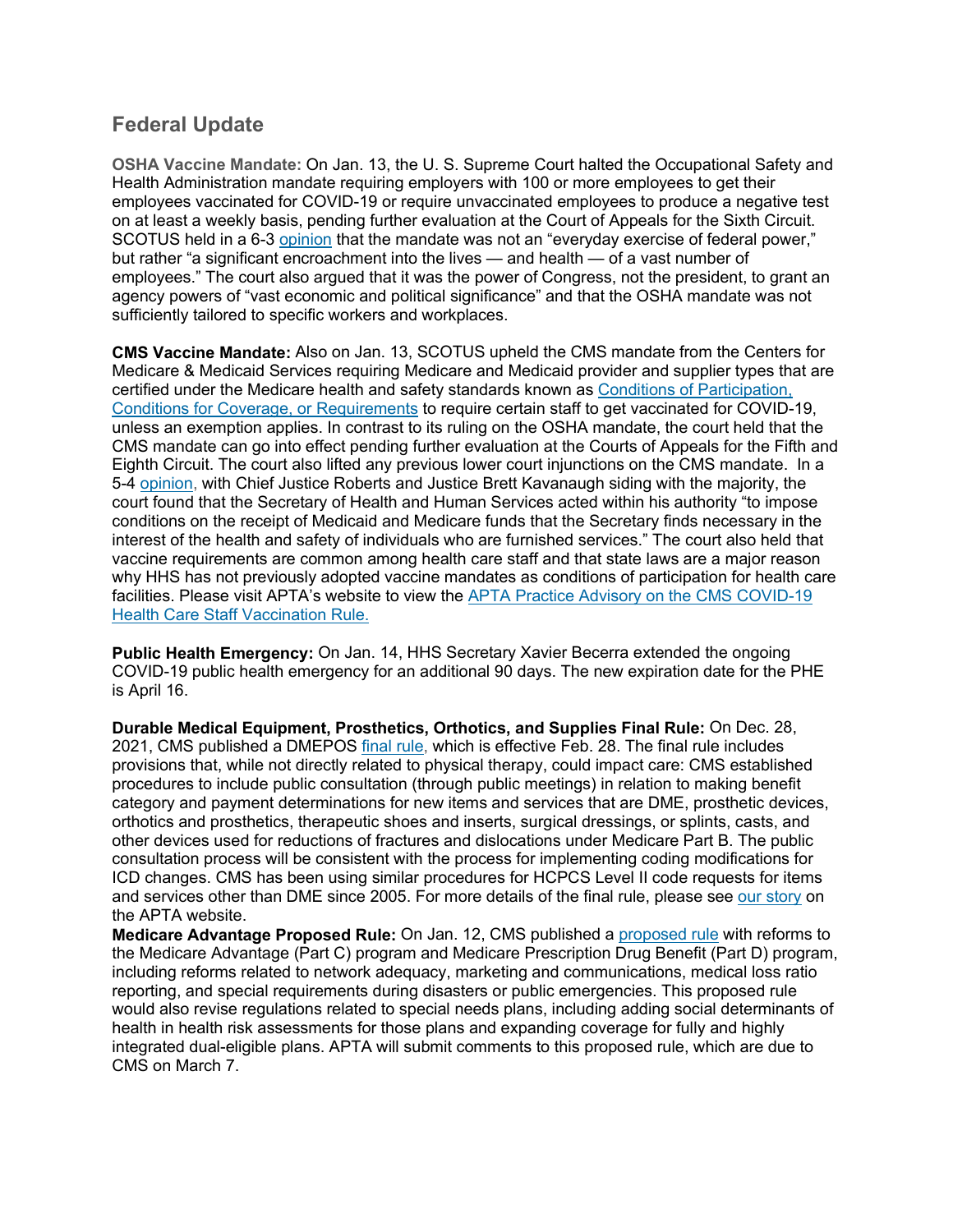**IDEA:** The [Early Childhood Technical Assistance Center](http://apta.linksto.net/ls/click?upn=YDZOT0aq0HYJViqPWjwDDhGyD9ShfvH9DjMEKI-2BropJREpCnB6A1zxXnpcBuDzPj71LZicWjaVcfJbjpvwCZZffYONXd6LLVLzZucyILApeP4ED0Idavd00hSxklZUgObiJZhU2sRkBXYrlBiRxi0A-3D-3DfYZt_-2FHw5O04jxrrQilx53WKrURzR-2Fsj9Kjg3J1p05qPpzR5sxe3vUCtVbDrrItARKppL3GA-2B0RO8o9RRzaRsmTVSYTisG5LaOvzvMpjs89yBt0LIq5FYd2-2FS6vI9YgSntFzbuNCEiORGnX6586-2BwyIe22jK-2Fl94KuTLILdA8VDX0lI0SF0xujXxBhSiiJ4BFyyQTh-2BxAmCPvezFg28BdirnynoBDba2ZKVbyhosyclMv8p2970BE5hKTKWwhEJNQq2haOUSErRAiBkM1VxwwS1wc1AsGcBzRvO2VKirh-2B-2FLE3zDv5KRoNI4gSz2X7bg5Z8YlN5yfEIrLa-2BCr6vWTqNmk7Q-3D-3D) and **[The Center for IDEA Early](http://apta.linksto.net/ls/click?upn=YDZOT0aq0HYJViqPWjwDDi-2F1L7XmClgGTt8CJPe9fR2rYLHwDrN2Zlw1LwCzuk7qY8KmZC0iDCEBYBBCgglAMmwRzF4SqY4eAM3c6YYKBNXtbBcV8MIukLdLzV3mU6B0mbma_-2FHw5O04jxrrQilx53WKrURzR-2Fsj9Kjg3J1p05qPpzR5sxe3vUCtVbDrrItARKppL3GA-2B0RO8o9RRzaRsmTVSYTisG5LaOvzvMpjs89yBt0LIq5FYd2-2FS6vI9YgSntFzbuNCEiORGnX6586-2BwyIe22jK-2Fl94KuTLILdA8VDX0lI0SF0xujXxBhSiiJ4BFyyQTCIDWHTDDSmUGvWgyM5rug6wrvMViA6ZXf-2F-2FsUAkFzv3vV4hCp46otfKZFHF1h51PzaEMTIWGYbqOnyGiVpIICeJa2J0mwAwUfYgOwaWIZbMvbOjOmDkMfIsyS20CKlpbHTyyXTqdFoGwVv26waFx9w-3D-3D) [Childhood Data Systems,](http://apta.linksto.net/ls/click?upn=YDZOT0aq0HYJViqPWjwDDi-2F1L7XmClgGTt8CJPe9fR2rYLHwDrN2Zlw1LwCzuk7qY8KmZC0iDCEBYBBCgglAMmwRzF4SqY4eAM3c6YYKBNXtbBcV8MIukLdLzV3mU6B0mbma_-2FHw5O04jxrrQilx53WKrURzR-2Fsj9Kjg3J1p05qPpzR5sxe3vUCtVbDrrItARKppL3GA-2B0RO8o9RRzaRsmTVSYTisG5LaOvzvMpjs89yBt0LIq5FYd2-2FS6vI9YgSntFzbuNCEiORGnX6586-2BwyIe22jK-2Fl94KuTLILdA8VDX0lI0SF0xujXxBhSiiJ4BFyyQTCIDWHTDDSmUGvWgyM5rug6wrvMViA6ZXf-2F-2FsUAkFzv3vV4hCp46otfKZFHF1h51PzaEMTIWGYbqOnyGiVpIICeJa2J0mwAwUfYgOwaWIZbMvbOjOmDkMfIsyS20CKlpbHTyyXTqdFoGwVv26waFx9w-3D-3D)** in collaboration with the [Infant and Toddler Coordinators Association](http://apta.linksto.net/ls/click?upn=YDZOT0aq0HYJViqPWjwDDi-2F1L7XmClgGTt8CJPe9fR2jcFeY8QvPs4B7CkiStbCbr03Ouq552KVD4HzrckH-2BT2oYrsBD-2Fp7rtvOZtPoR4fXYBS1MA81sIVzH0k9o3EiFgfp8_-2FHw5O04jxrrQilx53WKrURzR-2Fsj9Kjg3J1p05qPpzR5sxe3vUCtVbDrrItARKppL3GA-2B0RO8o9RRzaRsmTVSYTisG5LaOvzvMpjs89yBt0LIq5FYd2-2FS6vI9YgSntFzbuNCEiORGnX6586-2BwyIe22jK-2Fl94KuTLILdA8VDX0lI0SF0xujXxBhSiiJ4BFyyQTZEPLqYllT-2Bi8zgeRoZoC9ogZG3YllUtljDb-2BoSHM7LANXv5MfZOPIHWxFlnAPBDN0wwAh9VafWozELVTUZgTmx6sWoqsJ3tn6XA9IrzDppwa6murNC39V9WI5zxZku0XzL8Bu2qbxw8iS8rMRKlOag-3D-3D)**,** have developed a [resource](http://apta.linksto.net/ls/click?upn=YDZOT0aq0HYJViqPWjwDDhGyD9ShfvH9DjMEKI-2BropLBHqFICt6bB1bXp1VD9OZBynEWeyTLKE7BOtwCaB4-2FPD-2BJmdDdKMZmIOvIsicOq4YevXFNBmZGc6xSD3i4zPZG4uexAhl3Xhxs08AEIQiALv6mUEEGHdpCMInc5z-2BBGO6-2BJovuq-2B8U67ciWNOwxZEZnvi-2F8Hq8xZsSIzZc1Czf3A-3D-3D6zRu_-2FHw5O04jxrrQilx53WKrURzR-2Fsj9Kjg3J1p05qPpzR5sxe3vUCtVbDrrItARKppL3GA-2B0RO8o9RRzaRsmTVSYTisG5LaOvzvMpjs89yBt0LIq5FYd2-2FS6vI9YgSntFzbuNCEiORGnX6586-2BwyIe22jK-2Fl94KuTLILdA8VDX0lI0SF0xujXxBhSiiJ4BFyyQTbX7USCKYMH1BV2YkcSZXjy8oMZ6msQfJRVigjSNScTWoH-2FNR1XK2y8FIO5jVHkkowNXVHJTExpXMW9QWo-2FVwVph2njbzb-2Byf3cdhbd40IRQoneXGGTyasTWgtDTD760ga1qiOWTt57BuFhXLIVE0sg-3D-3D) to support states in securing Medicaid coverage for telepractice as a method of service delivery in IDEA Part C beyond the COVID-19 pandemic. The resource includes tools to help states develop specific policies, procedures, and written guidance for using Medicaid dollars to reimburse for telepractice.

**2022 Medicare Part B and 2022 Medicare Fee Schedule Calculator**: The 2022 APTA Fee Schedule Calculator [is now available,](http://apta.linksto.net/ls/click?upn=YDZOT0aq0HYJViqPWjwDDoFhqYhaocx8Hz4sPeGHqXW3pBoep9CnIwxvs-2FixH0LvgdUrSU5qQjTG536-2BEBSDByM-2FHP810pRfihKHEAxFtdLMlfr-2FPVg7ytgmlA8WTuRpuQ-2B6EOamakhlWpqHpKTPtg-3D-3Dq6OT_-2FHw5O04jxrrQilx53WKrURzR-2Fsj9Kjg3J1p05qPpzR5sxe3vUCtVbDrrItARKppL3GA-2B0RO8o9RRzaRsmTVSYTisG5LaOvzvMpjs89yBt0LIq5FYd2-2FS6vI9YgSntFzbuNCEiORGnX6586-2BwyIe22jK-2Fl94KuTLILdA8VDX0lI0SF0xujXxBhSiiJ4BFyyQTEbXy849N-2FxZNZi1KOGwZixpOvIIVXLvQrwDXFPYUTZUpBC7uiJZJdSPQlkon4VIuJ1-2B2V1JqlBssGbce2E9Ou-2BHBT9vITsZSI4NX3ahRNW8-2BCv2v7AHAjZpOzew1NPthGRMBJk8rMr2ESPGXf7jpiQ-3D-3D) as is a summary of [changes to the 2022 Medicare Physician](http://apta.linksto.net/ls/click?upn=YDZOT0aq0HYJViqPWjwDDpgypJTJcaMLmsp12h0Cwva2y7iSRhiJ-2BJZatFgPLYtb-2FptxX-2Bgmnjp1mFnks6Ai8639FY3ANung2FMfh8EkvCI-3D1qbk_-2FHw5O04jxrrQilx53WKrURzR-2Fsj9Kjg3J1p05qPpzR5sxe3vUCtVbDrrItARKppL3GA-2B0RO8o9RRzaRsmTVSYTisG5LaOvzvMpjs89yBt0LIq5FYd2-2FS6vI9YgSntFzbuNCEiORGnX6586-2BwyIe22jK-2Fl94KuTLILdA8VDX0lI0SF0xujXxBhSiiJ4BFyyQTe-2BXBNoEtuxmjoUSoGkObYID6dupazl3gAqmjMDV5XlCDkhWGBrgpJaqHwIaGt9Yf6bfLnT44gn6IJmQsvr9y43IxD-2B3EL4oxzrLVM-2B444ONDBGQxEvl8kRqhwnFtjuH0mtCEIEB1JLpYVCNRreuK8g-3D-3D)  [Fee Schedule.](http://apta.linksto.net/ls/click?upn=YDZOT0aq0HYJViqPWjwDDpgypJTJcaMLmsp12h0Cwva2y7iSRhiJ-2BJZatFgPLYtb-2FptxX-2Bgmnjp1mFnks6Ai8639FY3ANung2FMfh8EkvCI-3D1qbk_-2FHw5O04jxrrQilx53WKrURzR-2Fsj9Kjg3J1p05qPpzR5sxe3vUCtVbDrrItARKppL3GA-2B0RO8o9RRzaRsmTVSYTisG5LaOvzvMpjs89yBt0LIq5FYd2-2FS6vI9YgSntFzbuNCEiORGnX6586-2BwyIe22jK-2Fl94KuTLILdA8VDX0lI0SF0xujXxBhSiiJ4BFyyQTe-2BXBNoEtuxmjoUSoGkObYID6dupazl3gAqmjMDV5XlCDkhWGBrgpJaqHwIaGt9Yf6bfLnT44gn6IJmQsvr9y43IxD-2B3EL4oxzrLVM-2B444ONDBGQxEvl8kRqhwnFtjuH0mtCEIEB1JLpYVCNRreuK8g-3D-3D)

**APTA Practice Advisory on New Remote Therapeutic Monitoring Codes:** The Medicare Physician Fee Schedule [final rule](http://apta.linksto.net/ls/click?upn=YDZOT0aq0HYJViqPWjwDDragW-2FK-2FoXHALnen8u8PUL3tqoALgjdeH1C9VbKxsEF7u-2FflxXHUVgccctoPqArLnCVlKQAF97gzuXHOaM5YsPU-3DNeba_-2FHw5O04jxrrQilx53WKrURzR-2Fsj9Kjg3J1p05qPpzR5sxe3vUCtVbDrrItARKppL3GA-2B0RO8o9RRzaRsmTVSYTisG5LaOvzvMpjs89yBt0LIq5FYd2-2FS6vI9YgSntFzbuNCEiORGnX6586-2BwyIe22jK-2Fl94KuTLILdA8VDX0lI0SF0xujXxBhSiiJ4BFyyQTVbmAjPgA6HrlBN1YiIZS8m9bMnW13ceXznJjXi87Ri60VtCLQckQXXqrciuGrCDyz5nOZKna-2BNgUrX-2Fd5KKRjJRAv3VXvoOf2xn2oYOhTqf1JGq0Ok-2FzaWutvPhiOSTCnD-2BhRJx4G7iOgyF7-2Bd3KAg-3D-3D) for 2022 added five CPT codes for remote therapeutic monitoring. Physical therapists providing outpatient therapy under Medicare Part B may bill these codes under Medicare, and the codes also may be billable under commercial insurance plans. The new codes are available in the Medicine Section of the CPT Manual as of Jan. 1. CMS had originally proposed that PTs could not bill these codes, stating that they represented "incident to" services. APTA challenged that assumption in its comments to CMS, and in the final rule the agency relented, establishing that PTs are permitted to bill the codes. Of the five codes, three reflect RTM services (98975, 98976, 98977), and two are for RTM treatment management services (98980, 98981). APTA has published a [story](http://apta.linksto.net/ls/click?upn=YDZOT0aq0HYJViqPWjwDDoAhz3UFtVgQRHFlOM0yUJ3n71LIa2kjLAnGo-2Fvgv6RfJoKcPqnk3EszITPtPy9PJg-3D-3DMRnG_-2FHw5O04jxrrQilx53WKrURzR-2Fsj9Kjg3J1p05qPpzR5sxe3vUCtVbDrrItARKppL3GA-2B0RO8o9RRzaRsmTVSYTisG5LaOvzvMpjs89yBt0LIq5FYd2-2FS6vI9YgSntFzbuNCEiORGnX6586-2BwyIe22jK-2Fl94KuTLILdA8VDX0lI0SF0xujXxBhSiiJ4BFyyQTefizc9qbQxe0c-2Ff5O0AoAp-2FLGqrysW1QsfxV6Dl2KNBVU042FSSZv0XM2KJ4jSCKp-2BuAWqVmzap1wsn3HrBJURUC5IeNCswtJjrGpzgoQ0AXg5bitq9U6YG8rVxF73rgJx9OdRc-2FBRK5I-2FcSrZNR1Q-3D-3D) and [practice advisory](http://apta.linksto.net/ls/click?upn=YDZOT0aq0HYJViqPWjwDDoFhqYhaocx8Hz4sPeGHqXW3pBoep9CnIwxvs-2FixH0LvgdUrSU5qQjTG536-2BEBSDB-2FcjyUeKPq7xwNfz8OGDVYHQbGkllQYkJ0C08F8Qg5U7QuIj-2B5k7nmxX9AXSVmhFkA-3D-3D45Tv_-2FHw5O04jxrrQilx53WKrURzR-2Fsj9Kjg3J1p05qPpzR5sxe3vUCtVbDrrItARKppL3GA-2B0RO8o9RRzaRsmTVSYTisG5LaOvzvMpjs89yBt0LIq5FYd2-2FS6vI9YgSntFzbuNCEiORGnX6586-2BwyIe22jK-2Fl94KuTLILdA8VDX0lI0SF0xujXxBhSiiJ4BFyyQTmQAuwdyPPqtmChteArPNCdqnOhvm60oiX8FDCEqqdTHHjZcFHDfaX5DdEtHfd49ZNUN1mu5vyVe1TIqMzBxRXQaHucp5IDwJxyw6aZoA2WwPG5AXzUGzXAUVnm0rL3Kgawu9yThYCd2YGxIpxc1FvA-3D-3D) on the specific guidelines for use, reporting and billing of these codes, and some case examples.

**APTA Practice Advisory on Good Faith Estimate for Uninsured or Self-Pay Patients:** On Oct. 7, 2021, CMS published an [interim-final rule](http://apta.linksto.net/ls/click?upn=YDZOT0aq0HYJViqPWjwDDragW-2FK-2FoXHALnen8u8PUL3tqoALgjdeH1C9VbKxsEF7nuoolt01d1rMjGldBOJIct9ZxBOShM38xsDjxuXu964-3DC7EI_-2FHw5O04jxrrQilx53WKrURzR-2Fsj9Kjg3J1p05qPpzR5sxe3vUCtVbDrrItARKppL3GA-2B0RO8o9RRzaRsmTVSYTisG5LaOvzvMpjs89yBt0LIq5FYd2-2FS6vI9YgSntFzbuNCEiORGnX6586-2BwyIe22jK-2Fl94KuTLILdA8VDX0lI0SF0xujXxBhSiiJ4BFyyQTj0Z1fCyR1jhwU-2By9GHz7iUN1v-2FsSBncxMtoOJ2R3QEjorFhgGUArofjBhZRqNJppdnb5F8-2BD78puPKCe8oape2mBUQoMoaIn0vsta6xHYUwMBwe-2Bn2h0CDIj40f6AwgrG8DfFjSiUA6RR9dMlCLx-2BQ-3D-3D) implementing the No Surprises Act that was enacted by Congress in December 2020. The law is aimed at addressing surprise medical bills that arise typically during emergency situations, and it applies primarily to physicians, hospitals, and air ambulances. However, the interim final rule included a provision that all licensed health care providers regardless of setting or situation must provide a "good faith estimate" of the cost of services to uninsured patients or those who pay cash. APTA published a [practice advisory](http://apta.linksto.net/ls/click?upn=YDZOT0aq0HYJViqPWjwDDoFhqYhaocx8Hz4sPeGHqXW3pBoep9CnIwxvs-2FixH0LvRD-2Bphsm-2BIlOUD0QymH3KPQIbo4GkQM3dax8BmHOTd11lOwY2jqP8YyBviHnZ78H-2FbOc5OyWD9NyTdoK7BNpiX7evz2P9cqxEbqK7jHmAHek-3Dhyj0_-2FHw5O04jxrrQilx53WKrURzR-2Fsj9Kjg3J1p05qPpzR5sxe3vUCtVbDrrItARKppL3GA-2B0RO8o9RRzaRsmTVSYTisG5LaOvzvMpjs89yBt0LIq5FYd2-2FS6vI9YgSntFzbuNCEiORGnX6586-2BwyIe22jK-2Fl94KuTLILdA8VDX0lI0SF0xujXxBhSiiJ4BFyyQTIFMYlFcJOQNg-2Bc1S3P5VLnMoixEs2dGA37wrznt66h7RR7xPOAi6pu09aX-2BcX2ZeGrnZ3343xkWh1Jo6VnILLrfk6PzB1zoZdki4koh-2Bzi8aPI8bDCCp3G1VpgUQOchU25gJGdLmf9iiSC1skhvcmw-3D-3D) with details on requirements for providers, components of the good faith estimate, the patient-provider dispute process, and compliance. The association also is working with other provider groups to seek additional clarification and guidance from HHS on this provision.

## **Regulatory Update**

**Federal Regulatory Advocacy: Make Your Impact**

PTs and PTAs should remember to advocate for change in our profession not only to state legislators and Congress, but to federal agencies during the regulatory comment process. While federal laws are enacted by Congress, regulations are issued by executive agencies (such as the Department of Health and Human Services) to clarify and flesh out the statutes. Proposed regulations often come with either a 60- or 90-day period where stakeholders can submit comment, and the agencies are required to consider all comments.

Opportunities to comment on the details within the regulations are crucial opportunities for PTs and PTAs to influence their practices for the better. Examples of recent regulatory wins (thanks to our advocacy) include: [allowing PTs providing outpatient therapy under Medicare Part B to bill RTM](http://apta.linksto.net/ls/click?upn=YDZOT0aq0HYJViqPWjwDDoAhz3UFtVgQRHFlOM0yUJ3n71LIa2kjLAnGo-2Fvgv6RfJoKcPqnk3EszITPtPy9PJg-3D-3DYyzW_-2FHw5O04jxrrQilx53WKrURzR-2Fsj9Kjg3J1p05qPpzR5sxe3vUCtVbDrrItARKppL3GA-2B0RO8o9RRzaRsmTVSYTisG5LaOvzvMpjs89yBt0LIq5FYd2-2FS6vI9YgSntFzbuNCEiORGnX6586-2BwyIe22jK-2Fl94KuTLILdA8VDX0lI0SF0xujXxBhSiiJ4BFyyQTpomYVQjW-2Bc8KpZpQD4NFT7G-2FtNZuz34MYsZUU5eeffNeU7DdbVZvpksydLb3mykkP-2F2ShwVvW8mNNm0DfI6uSgWtqcZgmEJMyu51KmKbCL6ZYfSjuKwSBjmlTQbM62n99masUpNTZjPxI9F-2FUCVDRw-3D-3D)  [codes,](http://apta.linksto.net/ls/click?upn=YDZOT0aq0HYJViqPWjwDDoAhz3UFtVgQRHFlOM0yUJ3n71LIa2kjLAnGo-2Fvgv6RfJoKcPqnk3EszITPtPy9PJg-3D-3DYyzW_-2FHw5O04jxrrQilx53WKrURzR-2Fsj9Kjg3J1p05qPpzR5sxe3vUCtVbDrrItARKppL3GA-2B0RO8o9RRzaRsmTVSYTisG5LaOvzvMpjs89yBt0LIq5FYd2-2FS6vI9YgSntFzbuNCEiORGnX6586-2BwyIe22jK-2Fl94KuTLILdA8VDX0lI0SF0xujXxBhSiiJ4BFyyQTpomYVQjW-2Bc8KpZpQD4NFT7G-2FtNZuz34MYsZUU5eeffNeU7DdbVZvpksydLb3mykkP-2F2ShwVvW8mNNm0DfI6uSgWtqcZgmEJMyu51KmKbCL6ZYfSjuKwSBjmlTQbM62n99masUpNTZjPxI9F-2FUCVDRw-3D-3D) [exempting certain wheelchair accessories from DMEPOS competitive bidding,](http://apta.linksto.net/ls/click?upn=YDZOT0aq0HYJViqPWjwDDpgypJTJcaMLmsp12h0CwvZ-2FtasioKw26A-2Fb1h2QVCN95hJVuTKf6dWcwvFxL-2BYCd5dEqqM4TjUUrCRk07SOvl0-3DpIKs_-2FHw5O04jxrrQilx53WKrURzR-2Fsj9Kjg3J1p05qPpzR5sxe3vUCtVbDrrItARKppL3GA-2B0RO8o9RRzaRsmTVSYTisG5LaOvzvMpjs89yBt0LIq5FYd2-2FS6vI9YgSntFzbuNCEiORGnX6586-2BwyIe22jK-2Fl94KuTLILdA8VDX0lI0SF0xujXxBhSiiJ4BFyyQTyOZ7WVaqIVtlIYOOqFJgwcElJkGBEH3nGJaRawhr7zT-2F-2F-2F8Xx8iFwX-2FOCJNz-2By3g1z9jOL3Phm5jL8i3NVRI694NbtmRlhJpZbGuRbjL-2FHapTD5jy68axU-2FQ2wjDVuDfEgnutRbPfOh6gQU6KRzzSg-3D-3D) [delaying the](http://apta.linksto.net/ls/click?upn=YDZOT0aq0HYJViqPWjwDDpgypJTJcaMLmsp12h0CwvZ-2FtasioKw26A-2Fb1h2QVCN95hJVuTKf6dWcwvFxL-2BYCd5dEqqM4TjUUrCRk07SOvl0-3Dy8GJ_-2FHw5O04jxrrQilx53WKrURzR-2Fsj9Kjg3J1p05qPpzR5sxe3vUCtVbDrrItARKppL3GA-2B0RO8o9RRzaRsmTVSYTisG5LaOvzvMpjs89yBt0LIq5FYd2-2FS6vI9YgSntFzbuNCEiORGnX6586-2BwyIe22jK-2Fl94KuTLILdA8VDX0lI0SF0xujXxBhSiiJ4BFyyQTzyM2q49YZ3kXR6UU-2FejK3eztuHzWmqEOsVSNhJYeH2D-2F-2F3uoA0L-2Fk0tY9Gf-2F-2FDadQpnEnUTqz3sGnOq1VraEoIyAtv3bYeB0L0SuLIV4r-2BZ20eASnixCXSjzFnQn9xTItKuePKJje63a9LThX9QYxw-3D-3D)  [SNF PDPM parity adjustment,](http://apta.linksto.net/ls/click?upn=YDZOT0aq0HYJViqPWjwDDpgypJTJcaMLmsp12h0CwvZ-2FtasioKw26A-2Fb1h2QVCN95hJVuTKf6dWcwvFxL-2BYCd5dEqqM4TjUUrCRk07SOvl0-3Dy8GJ_-2FHw5O04jxrrQilx53WKrURzR-2Fsj9Kjg3J1p05qPpzR5sxe3vUCtVbDrrItARKppL3GA-2B0RO8o9RRzaRsmTVSYTisG5LaOvzvMpjs89yBt0LIq5FYd2-2FS6vI9YgSntFzbuNCEiORGnX6586-2BwyIe22jK-2Fl94KuTLILdA8VDX0lI0SF0xujXxBhSiiJ4BFyyQTzyM2q49YZ3kXR6UU-2FejK3eztuHzWmqEOsVSNhJYeH2D-2F-2F3uoA0L-2Fk0tY9Gf-2F-2FDadQpnEnUTqz3sGnOq1VraEoIyAtv3bYeB0L0SuLIV4r-2BZ20eASnixCXSjzFnQn9xTItKuePKJje63a9LThX9QYxw-3D-3D) and [raising pay ranges for PTAs in the Veterans Health](http://apta.linksto.net/ls/click?upn=YDZOT0aq0HYJViqPWjwDDoAhz3UFtVgQRHFlOM0yUJ3YoD7oJw-2B8xsTxEZ-2Fyzp6r42ShAGfhtu6LSzlaSVeu2g-3D-3D7ljR_-2FHw5O04jxrrQilx53WKrURzR-2Fsj9Kjg3J1p05qPpzR5sxe3vUCtVbDrrItARKppL3GA-2B0RO8o9RRzaRsmTVSYTisG5LaOvzvMpjs89yBt0LIq5FYd2-2FS6vI9YgSntFzbuNCEiORGnX6586-2BwyIe22jK-2Fl94KuTLILdA8VDX0lI0SF0xujXxBhSiiJ4BFyyQTZgr43mO0jt5JGdzSjjG4gDd-2B18OplRoB0WBE7vovTNl07jv0fvq-2FbH5AV-2Bb3qYAim7Ly-2FIBZoVbk9tqWEKsISlxUPDSfbybnQNnExJtfSuioasvwFucTFwV0HXaHlmScBsBhGAiZGZamCZ-2BdNLrl-2FA-3D-3D)  [Administration.](http://apta.linksto.net/ls/click?upn=YDZOT0aq0HYJViqPWjwDDoAhz3UFtVgQRHFlOM0yUJ3YoD7oJw-2B8xsTxEZ-2Fyzp6r42ShAGfhtu6LSzlaSVeu2g-3D-3D7ljR_-2FHw5O04jxrrQilx53WKrURzR-2Fsj9Kjg3J1p05qPpzR5sxe3vUCtVbDrrItARKppL3GA-2B0RO8o9RRzaRsmTVSYTisG5LaOvzvMpjs89yBt0LIq5FYd2-2FS6vI9YgSntFzbuNCEiORGnX6586-2BwyIe22jK-2Fl94KuTLILdA8VDX0lI0SF0xujXxBhSiiJ4BFyyQTZgr43mO0jt5JGdzSjjG4gDd-2B18OplRoB0WBE7vovTNl07jv0fvq-2FbH5AV-2Bb3qYAim7Ly-2FIBZoVbk9tqWEKsISlxUPDSfbybnQNnExJtfSuioasvwFucTFwV0HXaHlmScBsBhGAiZGZamCZ-2BdNLrl-2FA-3D-3D) Check APTA's [Regulatory Action Center](http://apta.linksto.net/ls/click?upn=YDZOT0aq0HYJViqPWjwDDgMa-2BNmp-2FNFVHbICclfXarWqcZFggfXrfYd5BXlTTWUFeT-2FcBitgCaW6enGSjc-2FnEQ-3D-3DSp3q_-2FHw5O04jxrrQilx53WKrURzR-2Fsj9Kjg3J1p05qPpzR5sxe3vUCtVbDrrItARKppL3GA-2B0RO8o9RRzaRsmTVSYTisG5LaOvzvMpjs89yBt0LIq5FYd2-2FS6vI9YgSntFzbuNCEiORGnX6586-2BwyIe22jK-2Fl94KuTLILdA8VDX0lI0SF0xujXxBhSiiJ4BFyyQTz1Zs9lvg4gryqs-2B42f2rMzNefotDWKujtLOru9x6Sx2q-2B9DvjD1tiR10S6Z5NS1RkOkxN0M7ULW70MwxGYDkI8FixhTb8kmtN3-2F9MKWsz6YYSMA-2FORGuejx-2BgtpWOgIYOSVfgbHpOFwxEHjb-2F7MtbQ-3D-3D) for opportunities to join us in our regulatory advocacy.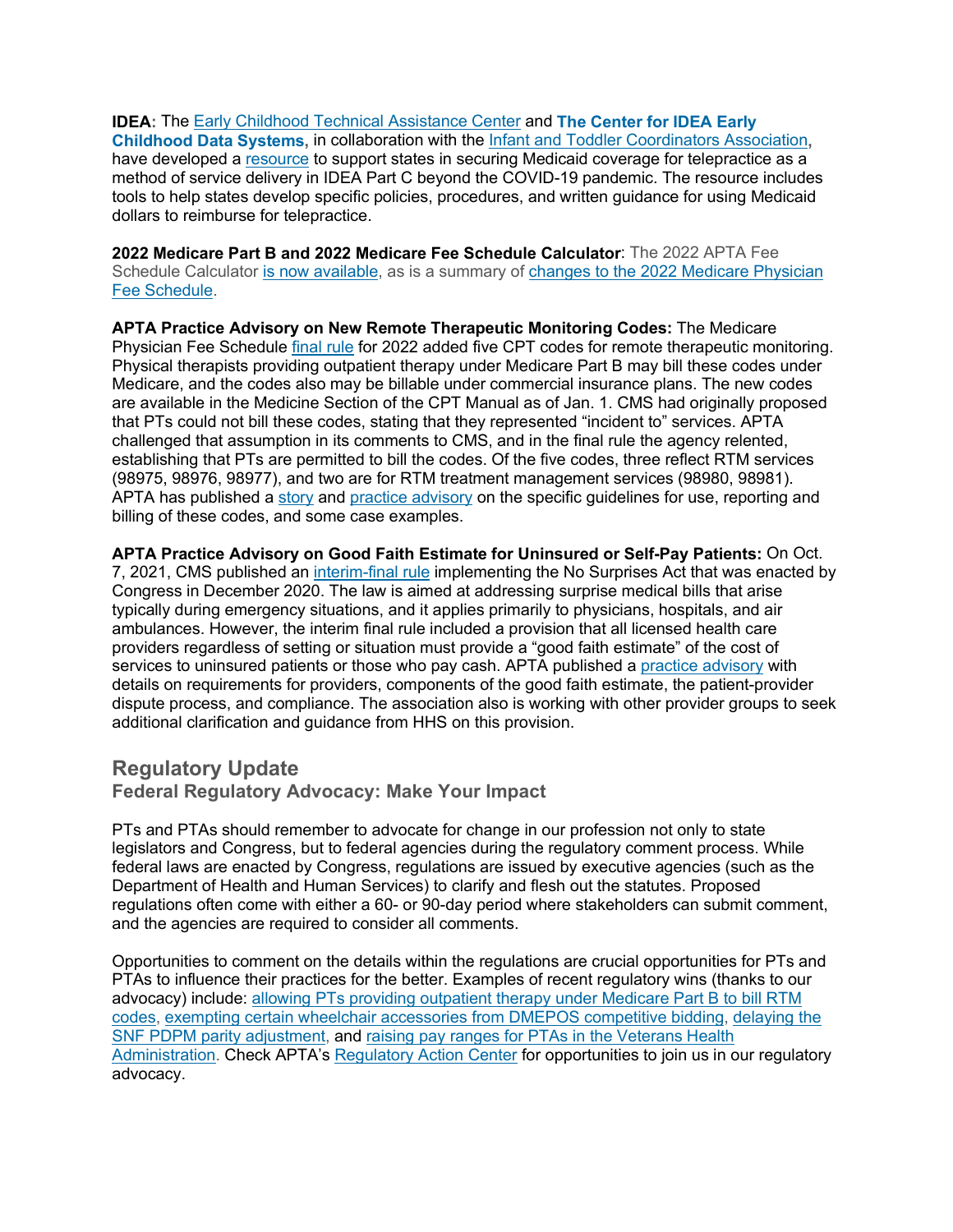Additionally, APTA frequently finds opportunities to nominate members to serve on technical expert panels staffed by various agencies. Make sure you have an updated profile on [APTA Engage,](http://apta.linksto.net/ls/click?upn=YDZOT0aq0HYJViqPWjwDDlsMZAvbr9inHU4t3s-2FHU3MbjuBDbBMl637NrYuJb6YXqCvf_-2FHw5O04jxrrQilx53WKrURzR-2Fsj9Kjg3J1p05qPpzR5sxe3vUCtVbDrrItARKppL3GA-2B0RO8o9RRzaRsmTVSYTisG5LaOvzvMpjs89yBt0LIq5FYd2-2FS6vI9YgSntFzbuNCEiORGnX6586-2BwyIe22jK-2Fl94KuTLILdA8VDX0lI0SF0xujXxBhSiiJ4BFyyQTAkDSh2kgIv9yICKjaoll1YapcwR4tEhDLnAa5i-2FWlBhAXKkKVjOlgH32dPqKI91xnDBtGWIVkuA6Z7SyExbbvfwQYVMQ1-2FPVQUeRTzKq352HGqjsuOt-2FLCpZ2uEf6ZNuGLn7f4BkxhTxs9xOUub8RA-3D-3D) and check the site for new nomination opportunities.

## **Grassroots Update**

## **Shape the Future of the PT Profession With the Student Advocacy Challenge**

The [Student Advocacy Challenge](http://apta.linksto.net/ls/click?upn=YDZOT0aq0HYJViqPWjwDDkQvLuE-2FFrGY7HkkY-2FcwPzpv5ohNqJHjUnuGV7zvV-2FUKnS1vfZmOekATFxJjCR5d5rZ7USInKtCr-2BjkEmkppyEUVc8I3qVGicFADU-2FX2KFh7nwcL_-2FHw5O04jxrrQilx53WKrURzR-2Fsj9Kjg3J1p05qPpzR5sxe3vUCtVbDrrItARKppL3GA-2B0RO8o9RRzaRsmTVSYTisG5LaOvzvMpjs89yBt0LIq5FYd2-2FS6vI9YgSntFzbuNCEiORGnX6586-2BwyIe22jK-2Fl94KuTLILdA8VDX0lI0SF0xujXxBhSiiJ4BFyyQTaI-2Bm-2FUag9l7YJR0jGT-2F3hMFFC0cy7cOLbIq0dI9tEghuQr2qNNiU87puQW7HksbPDlL4Ptt28Q0M-2FQoClyB0MmgRiZw59oHrsQJcAnHr1L6M-2FVGtagqJekneFQpyoyUuhReyjua4Fe3ZTjldP4bCYQ-3D-3D) relaunched for the start of 2022. This contest, for PT and PTA students and programs to participate in advocacy activities, is a first step in career-long advocacy engagement. Activities can be as simple as sending a letter to a member of Congress or as interactive as hosting a member of Congress at their school.

Programs compete against each other by conducting advocacy activities throughout the year. This year's challenge ends on Dec. 31. Students can submit records of their activities on behalf of their school through the Student Advocacy Challenge website or through the APTA Advocacy App.

# **PTPAC Update**

### **Some Things You May Not Know About PTPAC, APTA's Political Action Committee**

The [American Physical Therapy Association's Physical Therapy Political Action Committee, PTPAC,](http://apta.linksto.net/ls/click?upn=YDZOT0aq0HYJViqPWjwDDvQkqOUPnFwDYgA3A1n1aJ8uwhSrobrhbvkz25jztFVZAjrR_-2FHw5O04jxrrQilx53WKrURzR-2Fsj9Kjg3J1p05qPpzR5sxe3vUCtVbDrrItARKppL3GA-2B0RO8o9RRzaRsmTVSYTisG5LaOvzvMpjs89yBt0LIq5FYd2-2FS6vI9YgSntFzbuNCEiORGnX6586-2BwyIe22jK-2Fl94KuTLILdA8VDX0lI0SF0xujXxBhSiiJ4BFyyQTaJOk8d-2BVShSKSGweLSj4sT5O-2BBGwD3A-2B23jpaa1RVjTh5prUVVDt-2BNxgJxW4UudtkbZ5OSMWP7vOu-2FvJV5EzodYip7WBzH32ikfPiKsLLLjT7nodbG9pJ9rQ9-2FQLozEiVH-2B7-2Braa94FgQAC6iC2acA-3D-3D) was formed to empower PTs and PTAs to be more involved in the determination of federal laws and policies. PTPAC provides a mechanism for association members and staff to voice their support or opposition to federal legislation through the election process by helping to elect candidates to Congress who are responsive to the physical therapy profession's goals and viewpoints. A few things to note about PTPAC contributions:

- **Only APTA members and staff are permitted to contribute to PTPAC.**
- **It is illegal for APTA to use association dues for PTPAC donations to candidates,** so all PAC contributions from APTA members must be voluntary and separate from dues payments. That's why on your APTA renewal form there is a separate line item to make a voluntary donation to PTPAC.
- **Political contributions are not tax deductible for federal income tax purposes.**
- **PTPAC wants to hear from APTA members about candidates running for Congress.** APTA members can recommend supporting a specific candidate to PTPAC, but APTA staff determine who will receive PTPAC contributions.
- **Contributions of \$100 or more during a calendar year will be made public** on PTPAC's website. The PAC will honor requests for anonymous contributions.
- **There is no contribution minimum**. All contributions are welcomed and appreciated. The [Century Club,](http://apta.linksto.net/ls/click?upn=YDZOT0aq0HYJViqPWjwDDvQkqOUPnFwDYgA3A1n1aJ-2BcqSgxVt-2Fu4iVOMDlPjPV0NaFKoz0O7t7w34JhIYDNgLx4nUn3Cw9QR7Ph5p-2Ftopg-3D07UX_-2FHw5O04jxrrQilx53WKrURzR-2Fsj9Kjg3J1p05qPpzR5sxe3vUCtVbDrrItARKppL3GA-2B0RO8o9RRzaRsmTVSYTisG5LaOvzvMpjs89yBt0LIq5FYd2-2FS6vI9YgSntFzbuNCEiORGnX6586-2BwyIe22jK-2Fl94KuTLILdA8VDX0lI0SF0xujXxBhSiiJ4BFyyQTRny6iEUOGZvrHaiZbNGc-2FsDXgiYCXkSm6n0ALIYWrB1FFJZ3UBppXPfi3Bvc9rpxUvQgaJa6E8pS6Ar3LQUYFKzQsH5-2Bj5ePOMGKNB543rgUHrHyBZhNhMkKVkOKVK3CL4K-2B2JT3SxPDOHKRRyYpqA-3D-3D) at \$100, is the lowest publicly recognized level. Student members have their own club, [Student Stars,](http://apta.linksto.net/ls/click?upn=YDZOT0aq0HYJViqPWjwDDvQkqOUPnFwDYgA3A1n1aJ-2BcqSgxVt-2Fu4iVOMDlPjPV0sKFDzLuxNGs2-2BesbLNlIiMAdsTZx0zNIzgGYys7sy9-2BX5r6vFoEhmriCrBTOb4EcgSVN_-2FHw5O04jxrrQilx53WKrURzR-2Fsj9Kjg3J1p05qPpzR5sxe3vUCtVbDrrItARKppL3GA-2B0RO8o9RRzaRsmTVSYTisG5LaOvzvMpjs89yBt0LIq5FYd2-2FS6vI9YgSntFzbuNCEiORGnX6586-2BwyIe22jK-2Fl94KuTLILdA8VDX0lI0SF0xujXxBhSiiJ4BFyyQTBEPLYmObWeHTzPkboBl7JUDtF3NBwBRTW39jcq-2FCTuwLFJbB2b-2Bot5Jn58X-2Fo-2FpXfhJDwLJrjaHCB-2FdqCln8QrtWIyD-2FMUWnSNy51ooZjwhG-2BCcRd7yuxA1qeSVNxBAMHF8eACRr2XVEXfUU3z6geA-3D-3D) to which they can join for \$20.

#### **Personal Versus Corporate Donations**

PTPAC can accept either personal (called hard money) or corporate (called soft money) contributions from APTA members and staff. However, PTPAC cannot use the contributions in the same way. In fact, hard money and soft money contributions must be separated and deposited into different banking accounts.